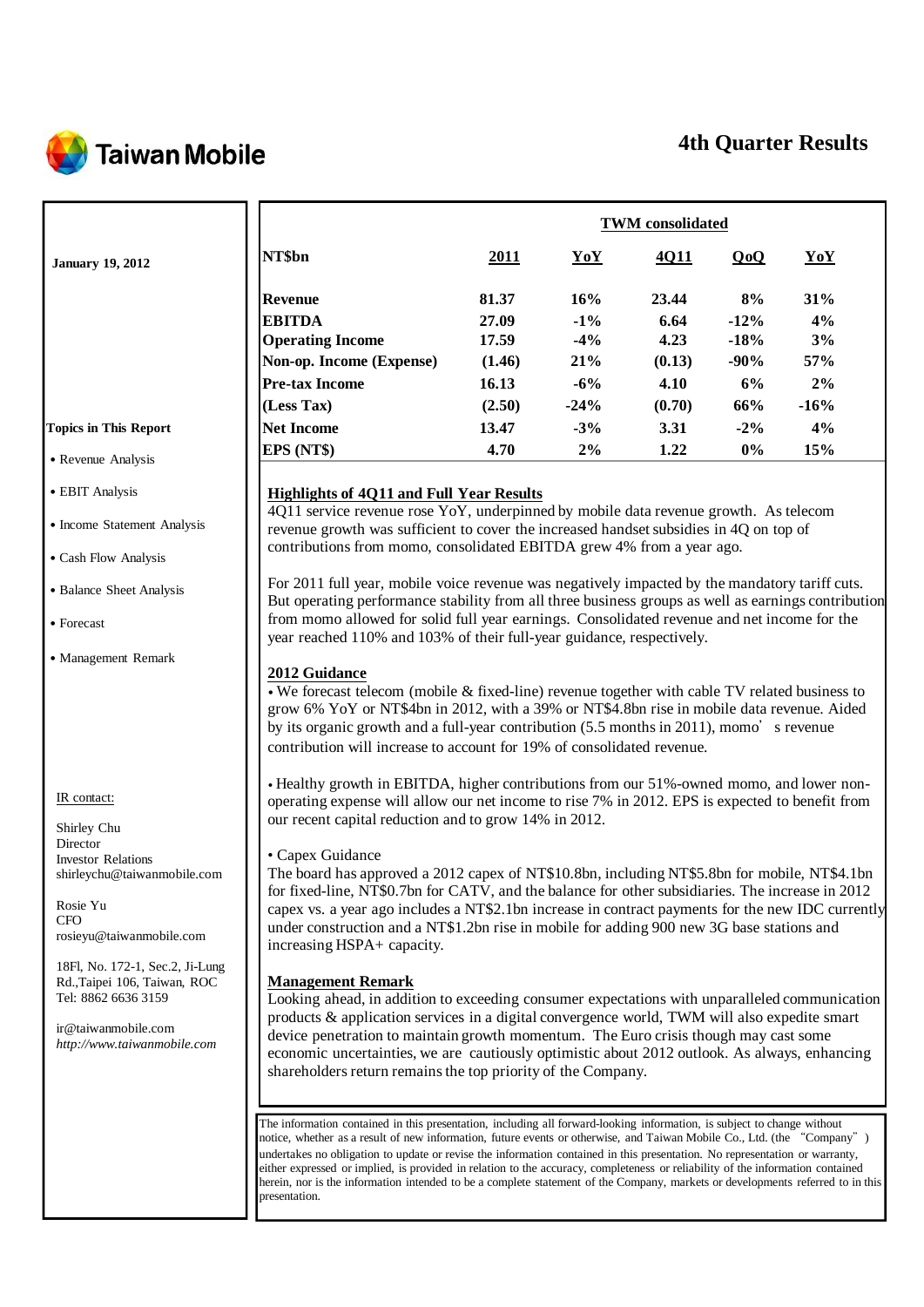

# **I. Revenue Analysis**

#### **Table 1. Key Operational Data**

| <b>Revenue (NT\$bn)</b>           | 4Q11  | QoQ    | YoY       | 2011  | YoY    |
|-----------------------------------|-------|--------|-----------|-------|--------|
| CBG <sup>1</sup>                  | 15.13 | 4%     | 8%        | 58.11 | 5%     |
| Mobile Service                    | 12.54 | $-1\%$ | 2%        | 49.52 | 1%     |
| -Voice                            | 9.08  | $-4\%$ | -8%       | 37.28 | -8%    |
| -VAS                              | 3.45  | 8%     | 44%       | 12.24 | 47%    |
| IDD                               | 0.70  | 1%     | 9%        | 2.67  | $-2\%$ |
| Device Sales                      | 1.79  | 77%    | 77%       | 5.53  | 69%    |
| <b>EBG</b>                        | 2.56  | 2%     | 5%        | 9.86  | 4%     |
| Mobile Service                    | 1.05  | 2%     | 1%        | 4.05  | 2%     |
| Fixed-line                        | 0.96  | 3%     | 11%       | 3.68  | 6%     |
| ISR & Others                      | 0.54  | 2%     | 3%        | 2.14  | 4%     |
| <b>HBG</b>                        | 1.49  | $-1\%$ | 2%        | 5.91  | 4%     |
| - Pay-TV related                  | 1.05  | 0%     | 1%        | 4.18  | 2%     |
| - Broadband                       | 0.25  | 5%     | 19%       | 0.92  | 20%    |
| - Content $&$ others <sup>1</sup> | 0.19  | $-10%$ | -8%       | 0.81  | $-2\%$ |
| momo $&$ Others <sup>2</sup>      | 4.26  | 32%    | <b>NM</b> | 7.48  | NM     |

|                               | <b>4011</b> | 3011  | <b>4010</b> | 0 <sub>0</sub> | YoY    |
|-------------------------------|-------------|-------|-------------|----------------|--------|
| <b>Mobile Subscribers (K)</b> | 6,663       | 6,574 | 6,399       | 1%             | 4%     |
| 2G                            | 1,573       | 1,673 | 1.994       | $-6%$          | $-21%$ |
| 3G                            | 5,090       | 4.900 | 4.405       | 4%             | 16%    |
| - Data card                   | 340         | 323   | 264         | 5%             | 29%    |
| <b>Monthly Churn</b>          | $1.9\%$     | 1.8%  | $1.8\%$     |                |        |
| MOU (bn)                      | 4.10        | 4.02  | 3.57        | 2%             | 15%    |
| <b>ARPM (NT\$)</b>            | 3.48        | 3.57  | 3.90        | $-3%$          | $-11%$ |
| Pay-TV Subs (K)               | 575         | 575   | 566         | $0\%$          | 2%     |
| Cable Broadband Subs (K)      | 155         | 152   | 137         | 2%             | 13%    |

|                                  | 4Q11 | 0 <sub>0</sub> | YoY    | 2011 | YoY    |
|----------------------------------|------|----------------|--------|------|--------|
| <b>Wireless</b>                  |      |                |        |      |        |
| ARPU (NT\$)                      | 718  | $-2.96$        | $-1\%$ | 719  | 0%     |
| MOU per sub<br>(minute/month)    | 206  | 205            | 186    | 196  | 4%     |
| <b>Cable MSO</b>                 |      |                |        |      |        |
| Monthly Subscription (NT\$)      | 504  | 0%             | $-1\%$ | 505  | $-1\%$ |
| Broadband ARPU (NT\$)            | 536  | 2%             | .5%    | 524  | 4%     |
| Blended ARPU <sup>3</sup> (NT\$) | 751  | 0%             | 2%     | 743  | 2%     |

1. Ezpeer's financials were included in CBG's P&L since January 2010 on a pro forma basis.

2. momo's financials were included in consolidated P&L since July 13, 2011.

3. Cable TV & broadband related revenue (excluding content agency) divided by its CATV subscriber number

#### Revenue Analysis

#### *CBG:*

CBG maintained its mobile service revenue growth momentum with strong data revenue more than offsetting voice revenue declines in 4Q11. The wireless data revenue growth was supported by an 86% YoY increase in mobile internet access revenue, stemming from a 51% YoY rise in data APRU and a 29% YoY increase in the number of active data users in 2011. As a result, our wireless data revenue as a percentage of mobile service revenue reached 26% as of year-end, the highest among peers.

Handset sales in 4Q11 surged due to the launch of iPhone 4S on Dec. 16 as well as further rises in Android phone sales.

#### *EBG:*

In addition to a stable mobile business, fixed-line revenue showed healthy growth, driven by more new contracts gained in the IP transit and IDC businesses.

#### *HBG:*

4Q11 HBG's revenue growth came from a 19% YoY growth in broadband revenue. Market share gains in the high-speed segment was the main growth driver.

The bundled package of broadband and DTV raised DTV penetration up to 8% at the end of 4Q11.

The QoQ drop in HBG's 4Q11 revenue was explained by the reversal of over-accrued content revenue after the finalization of full-year contract terms.

#### *momo*

momo's 4Q11 revenue increased sequentially mainly due to benefits from a change to the product mix on its TV home shopping and e-commerce competiveness enhancement.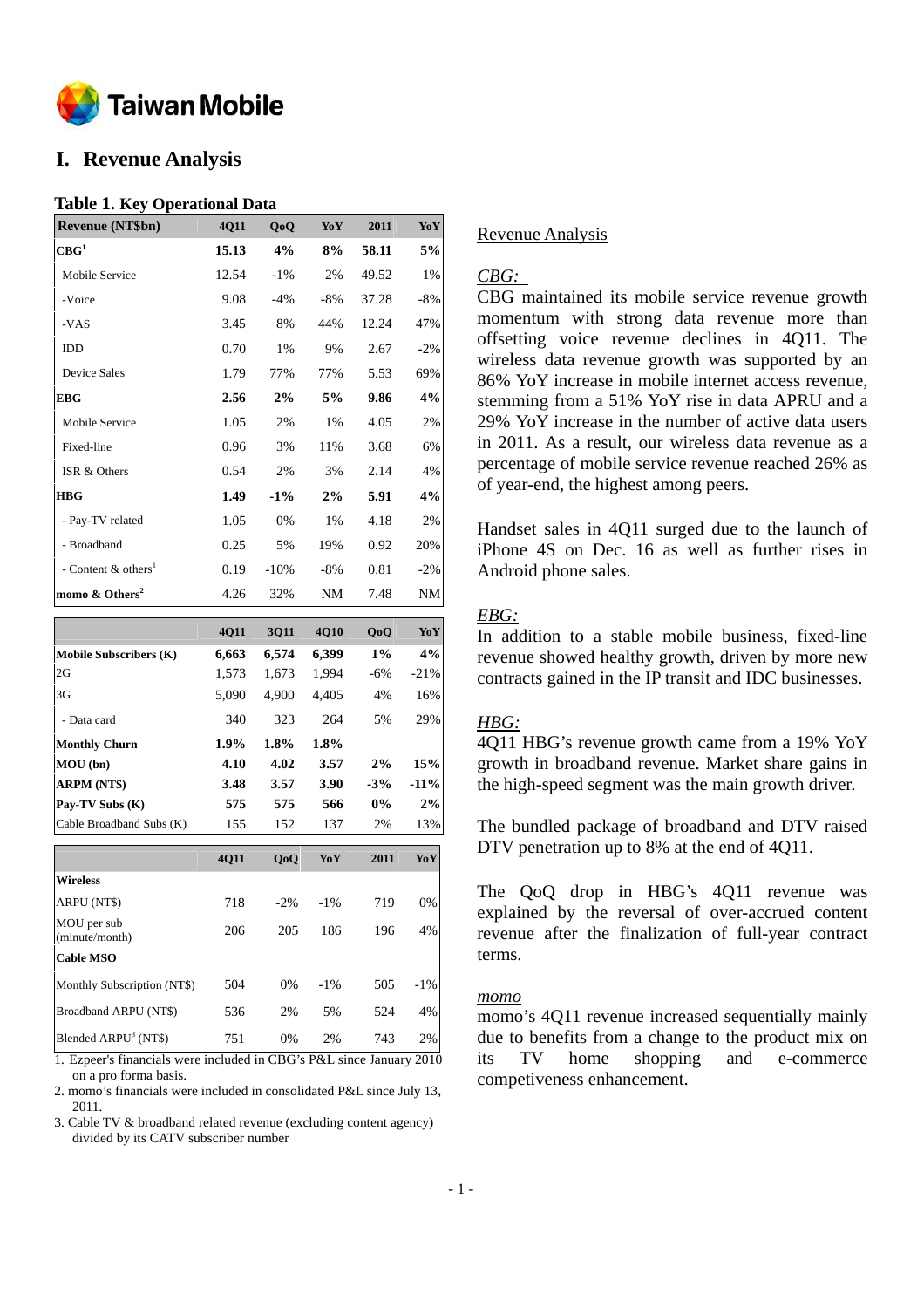

# **II. EBIT Analysis**

### **Table 2. EBIT Breakdown**

| NT\$bn                         | 4Q11  | Q <sub>o</sub> Q | YoY                     | 2011  | YoY         |
|--------------------------------|-------|------------------|-------------------------|-------|-------------|
| <b>EBITDA</b>                  | 6.64  | $-12%$           | 4%                      | 27.09 | $-1\%$      |
| $-CBG$                         | 4.89  | $-15%$           | $-3%$                   | 20.75 | $-7%$       |
| - EBG                          | 0.70  | $-16%$           | 14%                     | 2.76  | 19%         |
| - HBG                          | 0.75  | $-3%$            | 4%                      | 3.04  | 9%          |
| -momo <sup>1</sup> $\&$ others | 0.30  | 39%              | $\rm{NM}$               | 0.53  | <b>NM</b>   |
| Margin                         | 28.3% |                  | $-6.6$ ppts $-7.2$ ppts | 33.3% | -5.9ppts    |
| - CBG                          | 32.3% | $-7.5$ ppts      | $-3.4$ ppts             | 35.7% | $-4.7$ ppts |
| - EBG                          | 27.3% | $-5.9$ ppts      | 2.0ppts                 | 28.0% | 3.5ppts     |
| - HBG                          | 50.4% | $-1.0$ ppts      | $0.8$ ppts              | 51.4% | 2.3ppts     |
| -momo & others                 | 7.0%  | 0.4%             | <b>NM</b>               | 7.1%  | <b>NM</b>   |
| D&A                            | 2.41  | $-1\%$           | 6%                      | 9.50  | 4%          |
| - CBG                          | 1.98  | $-2%$            | 2%                      | 7.94  | 0%          |
| - EBG                          | 0.22  | 4%               | 32%                     | 0.81  | 41%         |
| - HBG                          | 0.13  | 4%               | 11%                     | 0.51  | 2%          |
| -momo & others                 | 0.08  | 14%              | 93%                     | 0.23  | <b>NM</b>   |
| EBIT                           | 4.23  | $-18%$           | 3%                      | 17.59 | $-4%$       |
| $-CBG$                         | 2.92  | $-22%$           | $-5%$                   | 12.81 | $-11%$      |
| - EBG                          | 0.48  | $-23%$           | 7%                      | 1.96  | 11%         |
| - HBG                          | 0.62  | $-4%$            | 2%                      | 2.53  | 10%         |
| -momo <sup>1</sup> $\&$ others | 0.22  | 52%              | <b>NM</b>               | 0.30  | NM          |

### **Table 3. Non-operating Item**

| NT\$bn                                     | <b>4011</b> | 0 <sub>0</sub> | YoY    | 2011   | YoY    |
|--------------------------------------------|-------------|----------------|--------|--------|--------|
| <b>Non-Operating</b>                       | (0.13)      | $-90\%$        | 57%    | (1.46) | 21%    |
| -Net Interest Revenue<br>(Expense)         | (0.08)      | 10.4x          | 45%    | (0.14) | $-49%$ |
| - Write-off Loss                           | (0.09)      | $-21%$         | $-41%$ | (0.44) | $-70%$ |
| -Impairment Loss-L-T<br><b>Investments</b> | 0.00        | NM             | NM     | (1.21) | NM     |
| -Others                                    | 0.04        | $-39%$         | $-67%$ | 0.33   | -38%   |

1. Momo's financials were included in consolidated P&L since July 13, 2011.

#### EBITDA Analysis

Thanks to profit increases from the enterprise, cable internet and CATV businesses, our 4Q EBITDA managed to grow YoY. Momo also contributed 5% of TWM's consolidated EBITDA in the quarter with its sequential improvement in profits.

EBITDA's high level in 3Q was due to the one-time reversal of certain over-accrued expenses. In addition, increased handset subsidies resulting from higher smartphone sales in 4Q attributed to the sequential dip in EBITDA.

CBG's 2011 EBITDA was negatively affected by TWM's mobile data growth strategy with smartphone penetration doubling from a year ago. In return, our wireless data revenue posted an annual growth of 47% in 2011, outperforming our rivals.

EBG's full-year profit posted double-digit YoY growth, credited to the rising enterprise mobile, IP transit and IDC businesses as well as contained expenses.

HBG's profit rise came from 1) better economies of scale and 2) a higher blended ARPU as a result of selling more services to the same household.

### Non-Operating Item Analysis

In 2011, we had less equipment write-off loss than 2010. But booking the NT\$1.21bn impairment loss from our Taiwan High Speed Rail investment in our 2011 financials resulted in a 21% YoY increase in non-operating expense.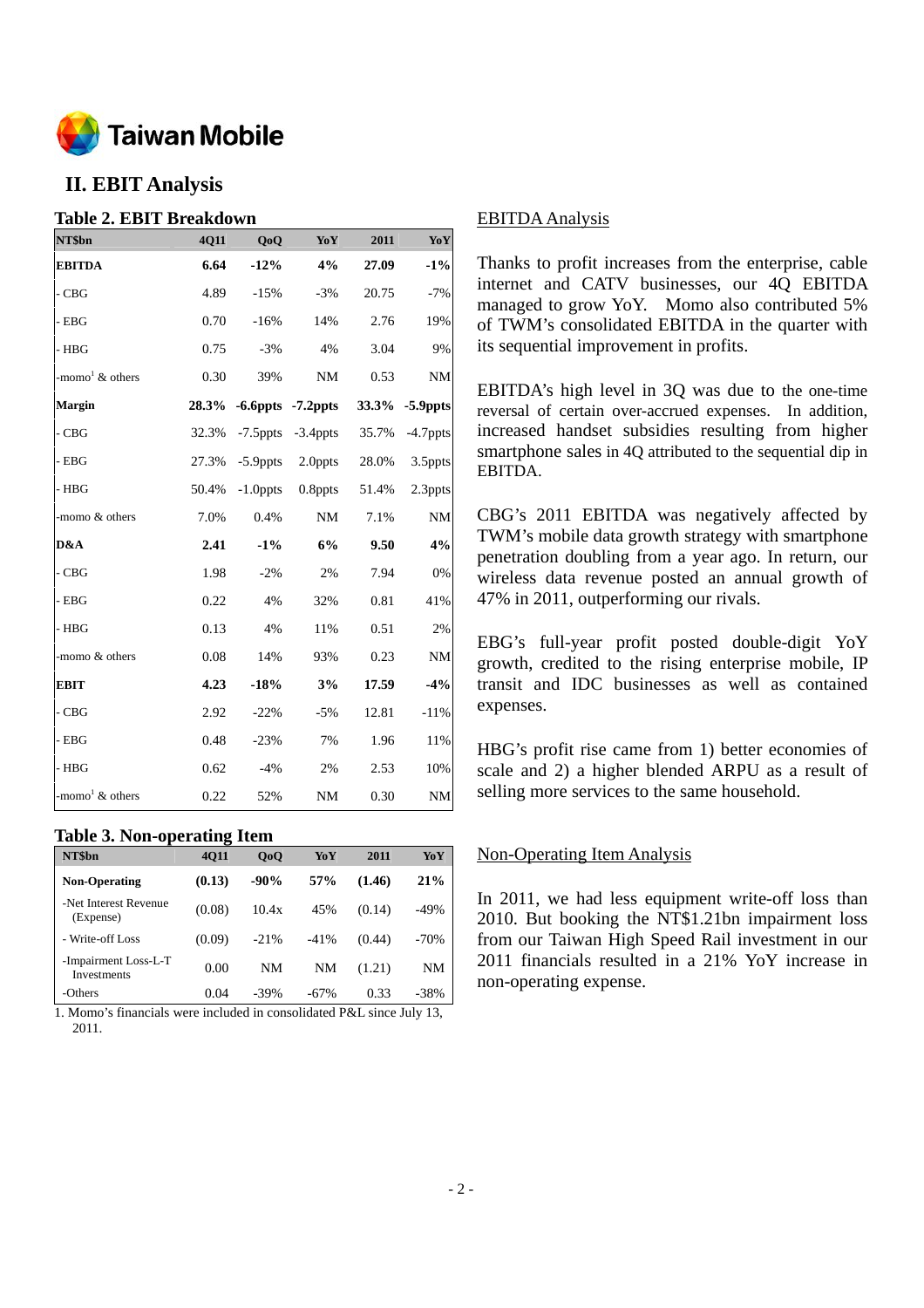

# **III. Income Statement Analysis**

#### **Table 4. Income Statement**

| NT\$bn                       | 4Q11   | 3Q11   | 4Q10   |
|------------------------------|--------|--------|--------|
| Revenue                      | 23.44  | 21.73  | 17.90  |
| Service Revenue <sup>1</sup> | 17.28  | 17.42  | 16.87  |
| <b>Handset Sales</b>         | 1.85   | 1.04   | 1.03   |
| momo Revenue $2$             | 4.31   | 3.26   |        |
| <b>Operating Cost</b>        | 14.82  | 12.57  | 10.33  |
| <b>Operating Expenses</b>    | 4.40   | 4.02   | 3.48   |
| <b>EBITDA</b>                | 6.64   | 7.58   | 6.37   |
| <b>Operating Income</b>      | 4.23   | 5.14   | 4.09   |
| Non-op. Income<br>(Expense)  | (0.13) | (1.26) | (0.08) |
| Pre-tax Income               | 4.10   | 3.88   | 4.01   |
| (Less Tax)                   | (0.70) | (0.42) | (0.83) |
| <b>Net Income</b>            | 3.31   | 3.39   | 3.19   |
| EPS (NT\$)                   | 1.22   | 1.22   | 1.06   |

1. Total revenue deducted handset sales revenue.

#### **Table 5. 2011 Consolidated Results vs. Forecast**

| NT\$bn                            | <b>FY2011</b> | YoY         | $%$ of<br><b>Full-year</b><br><b>Forecast</b> |
|-----------------------------------|---------------|-------------|-----------------------------------------------|
| <b>Revenue</b>                    | 81.37         | 16%         | 110%                                          |
| Service Revenue <sup>1</sup>      | 68.13         | 2%          | 101%                                          |
| <b>Handset Sales</b>              | 5.67          | 72%         | 88%                                           |
| momo Revenue                      | 7.57          | NM          | <b>NM</b>                                     |
| <b>Operating Income</b>           | 17.59         | $-4%$       | 108%                                          |
| Non-op. Income (Expense)          | (1.46)        | 21%         | 272%                                          |
| <b>Asset Write-off Loss</b>       | (0.44)        | $-70%$      | 72%                                           |
| <b>Investment Impairment Loss</b> | (1.21)        | NM          | <b>NM</b>                                     |
| Pre-tax Income                    | 16.13         | $-6\%$      | 102%                                          |
| (Less Tax)                        | (2.50)        | $-24%$      | 93%                                           |
| <b>Net Income</b>                 | 13.47         | $-3%$       | 103%                                          |
| EPS (NT\$)                        | 4.70          | 2%          | 103%                                          |
| <b>EBITDA</b>                     | 27.09         | $-1\%$      | 105%                                          |
| <b>EBITDA</b> margin              | 33.3%         | $-5.9$ ppts |                                               |

1. Total revenue deducted handset sales revenue.

2. momo's numbers were consolidated in TWM's financial statement from July 13, 2011.

#### Income Statement Analysis

4Q11 service revenue rose YoY, underpinned by mobile data revenue growth. With telecom revenue growth sufficient enough to offset the increased handset subsidies on top of contributions from momo, consolidated EBITDA managed to grow 4% in 4Q from a year ago. Benefiting from capital reduction, EPS for the quarter was up 15% YoY.

#### 2011 Full-Year Results

For 2011 full year, mobile voice revenue was negatively impacted by the mandatory tariff cuts. But operating performance stability from all three business groups as well as earnings contribution from Momo allowed for solid full year earnings. Benefiting from capital reduction, EPS for the year grew 2% from a year ago. Consolidated revenue and net income for the year reached 110% and 103% of their full-year guidance, respectively.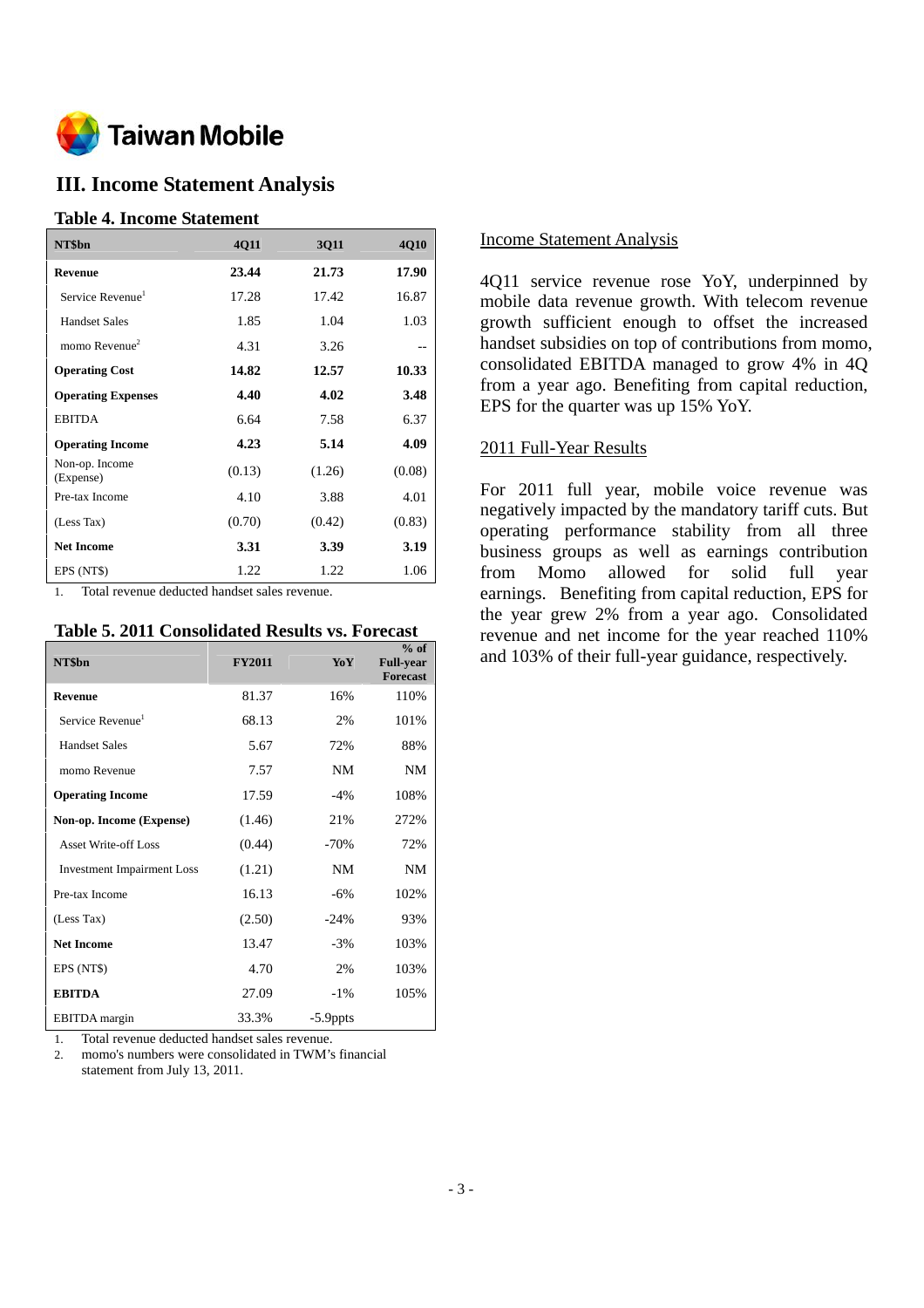

# **IV. Cash Flow Analysis**

#### **Table 6. Cash Flow**

| NT\$bn                                                   | 2011    | 2010    | 4Q11   | 3Q11    |
|----------------------------------------------------------|---------|---------|--------|---------|
| Total Op Sources/(Uses) <sup>1</sup>                     | 25.26   | 25.99   | 7.85   | 5.59    |
| <b>Consolidated Net Income</b>                           | 13.63   | 13.82   | 3.40   | 3.46    |
| Depreciation                                             | 8.21    | 8.06    | 2.09   | 2.07    |
| Amortization                                             | 1.29    | 1.09    | 0.33   | 0.37    |
| Changes in Working<br>Capital                            | (0.16)  | 0.59    | 1.76   | (1.71)  |
| <b>Asset Write-off Add-backs</b>                         | 0.44    | 1.47    | 0.09   | 0.12    |
| Other Add-backs                                          | 1.86    | 0.96    | 0.17   | 1.29    |
|                                                          |         |         |        |         |
| <b>Net Investing</b><br>Sources/(Uses)                   | (15.44) | (6.32)  | (1.50) | (10.91) |
| Capex                                                    | (6.42)  | (6.20)  | (1.46) | (2.22)  |
| Divestment (Acquisition)                                 | (8.61)  | (0.02)  | 0.00   | (8.51)  |
| Deferred charges<br>$(Increase)$ &<br>Others             | (0.40)  | (0.10)  | (0.04) | (0.18)  |
| <b>Net Financing</b><br>Sources/(Uses)                   | (11.50) | (16.63) | (7.39) | 0.84    |
| Dividends Payment                                        | (12.44) | (15.03) | 0.00   | (12.44) |
| <b>Short-Term Borrowings</b>                             | 5.80    | (3.60)  | (4.90) | 12.87   |
| <b>Commercial Paper</b><br>Payable                       | 0.40    | (0.30)  | 0.50   | 0.40    |
| Long-Term Bank Loan                                      | (2.30)  | 2.30    | 0.00   | 0.00    |
| Capital Reduction                                        | (2.99)  | 0.00    | (2.99) | 0.00    |
| Others                                                   | 0.03    | 0.00    | 0.00   | 0.01    |
| <b>Cash Inherited from</b><br><b>Acquisition of momo</b> | 2.29    | --      | 0.00   | 2.29    |
| <b>Net Cash Position Chg.</b>                            | 0.64    | 3.05    | (1.02) | (2.15)  |

1. Inclusive of cash flow for cash management.

#### **Table 7. Capex & FCF**

| NT\$bn                | 2011  | 2010  | <b>4011</b> | <b>3Q11</b> |
|-----------------------|-------|-------|-------------|-------------|
| <b>Cash Capex</b>     | 6.42  | 6.20  | 1.46        | 2.22        |
| - Mobile              | 4.27  | 4.17  | 0.89        | 1.35        |
| - Fixed-line          | 1.60  | 1.52  | 0.34        | 0.67        |
| - Cable MSO           | 0.32  | 0.51  | 0.13        | 0.09        |
| - momo                | 0.22  |       | 0.11        | 0.11        |
| % of Revenue          | 8%    | 9%    | 6%          | 10%         |
| <b>Free Cash Flow</b> | 18.84 | 19.80 | 6.38        | 3.37        |

#### Cash Flow Analysis

4Q11 net cash inflow from operating activities grew QoQ on higher inflows of changes in working capital. That said, 2011 full-year operating cash flow remained stable from 2010.

Net investing cash outflow in 2011 was NT\$15.44bn mainly for NT\$6.42bn in cash capex and NT\$8.61bn in investment expenditures. 2011 long-term investments consisted of a NT\$8.35bn investment in acquiring a 51% stake in Momo

In terms of financing activities, NT\$4.4bn of debt repayment and NT\$2.99bn of capital return to shareholders were the main cash outflows in 4Q11. In 2011, in total we returned NT\$15.43bn of cash to shareholders (NT\$12.44bn in cash dividend & \$2.99bn in capital return), higher than NT\$15.03bn in 2010.

#### Capex and Free Cash Flow Analysis

Cash capex in 4Q was lower than a quarter ago due to a NT\$0.3bn IDC (internet data center) contract payment in 3Q.

For 2011, cash capex was NT\$6.42bn lower than the guidance of NT\$7.3bn due to the delays in making payments of 1) a NT\$0.4bn capex related to the purchase of Nokia equipment to replace equipment previously purchased from China and 2) NT\$0.2bn for IDC construction. Delays in receiving approval from the NCC for the imported 3G equipment also reduced our cash capex for the year.

With steady capex, 2011 free cash flow was at NT\$18.84bn, translating into a 6% yield.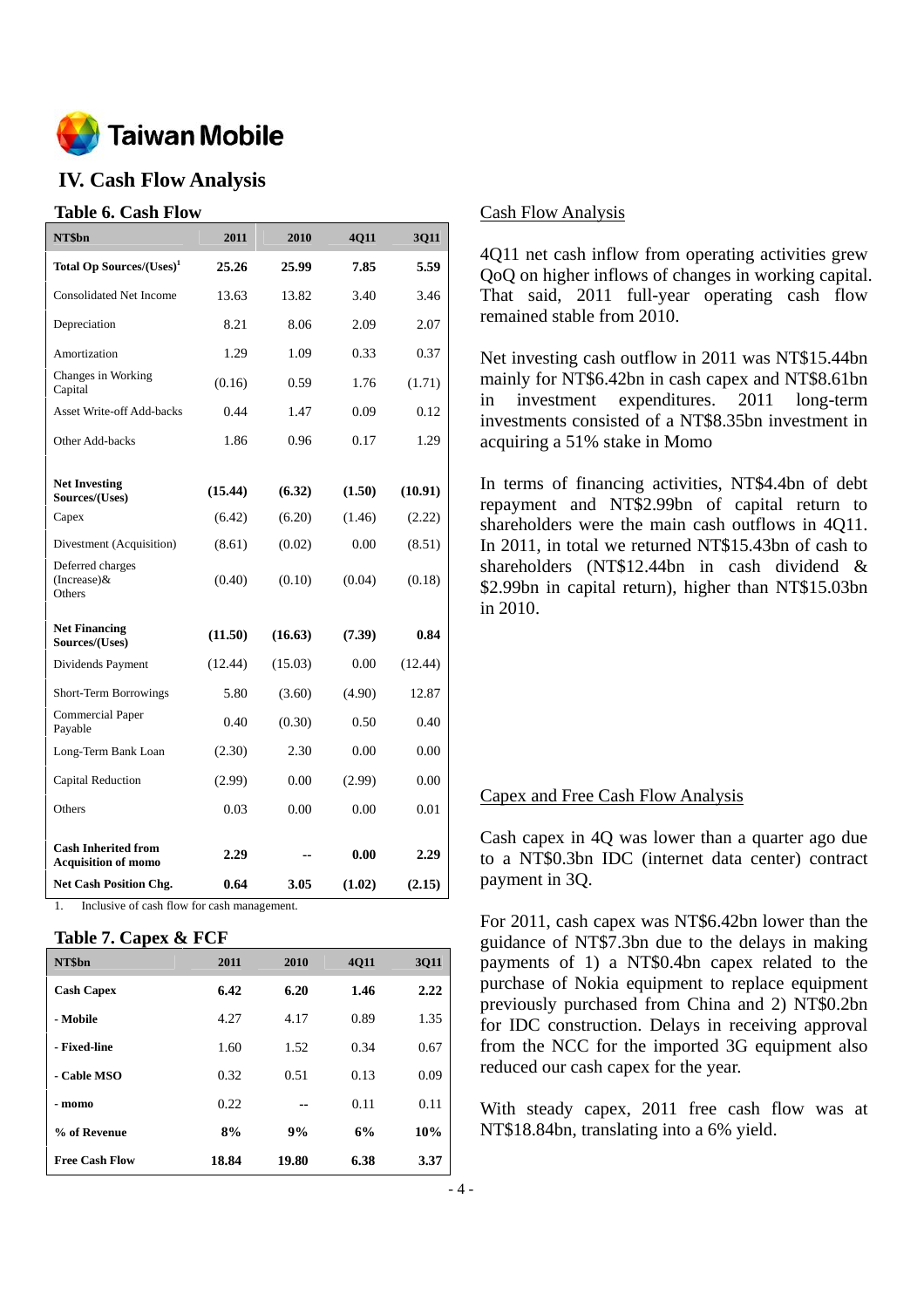

# **V. Balance Sheet Analysis**

#### **Table 8. Balance Sheet**

| NT\$bn                                                  | 4Q11    | <b>3Q11</b> | <b>4Q10</b> |
|---------------------------------------------------------|---------|-------------|-------------|
| <b>Total Assets</b>                                     | 91.79   | 93.22       | 85.48       |
| <b>Current Assets</b>                                   | 18.13   | 18.85       | 15.24       |
| - Cash & Cash Equivalents                               | 6.69    | 7.72        | 6.05        |
| -Available-for-Sale Financial Asset                     | 0.22    | 0.22        | 0.20        |
| - Inventories                                           | 2.07    | 1.90        | 1.13        |
| - Other Current Assets                                  | 9.15    | 9.01        | 7.86        |
| Long-Term Investment                                    | 2.16    | 2.17        | 3.20        |
| Property and Equipment                                  | 41.31   | 41.87       | 43.61       |
| <b>Intangible Assets</b>                                | 27.25   | 27.19       | 20.35       |
| <b>Other Assets</b>                                     | 2.94    | 3.15        | 3.08        |
| <b>Liabilities</b>                                      | 41.73   | 46.56       | 34.58       |
| <b>Current Liabilities</b>                              | 36.35   | 37.20       | 23.23       |
| - ST Debt/Commercial Paper Payable                      | 13.90   | 14.30       | 3.70        |
| - Other Current Liabilities                             | 22.46   | 22.90       | 19.53       |
| Long-Term Borrowings                                    | 4.00    | 8.00        | 10.30       |
| <b>Other Liabilities</b>                                | 1.38    | 1.37        | 1.05        |
| <b>Shareholders' Equity</b>                             | 50.06   | 46.66       | 50.90       |
| -Paid-in Capital                                        | 34.21   | 34.21       | 38.01       |
| -Capital Surplus                                        | 12.43   | 12.43       | 12.43       |
| -Legal Reserve                                          | 16.72   | 16.72       | 15.33       |
| -Treasury Shares                                        | (31.08) | (31.08)     | (31.89)     |
| -Un-appropriated Earnings*                              | 2.27    | 2.27        | 2.27        |
| -Special Reserve                                        | 0.82    | 0.82        | 0.82        |
| -Retained Earnings & Others<br>*: excluding YTD profits | 14.70   | 11.29       | 13.93       |

**Table 9. Ratios** 

|                                  | <b>4011</b> | 3011 | 4Q11 |
|----------------------------------|-------------|------|------|
| <b>Current Ratio</b>             | 50%         | 51%  | 66%  |
| Interest Coverage (x)            | 46.8        | 43.8 | 49.1 |
| <b>Net Debt (Cash) to Equity</b> | 22%         | 31%  | 16%  |
| Net Debt (Cash) to EBITDA $(x)$  | 0.41        | 0.54 | 0.29 |
| <b>ROE</b> (annualized)          | 27%         | 30%  | 26%  |
| <b>ROA</b> (annualized)          | 15%         | 16%  | 15%  |

Balance Sheet Analysis *Assets:* 

In 4Q11, cash balance decreased due to cash outlays for loan repayments as well as a capital reduction payment.

The increase in inventories from a quarter ago was mainly due to more smart devices procured.

The net PP&E balance consists of \$33.7bn in mobile, \$5.1bn in fixed network, \$1.9bn in cable-TV assets and \$0.6bn in momo.

Compared to 4Q10, intangible assets increased by NT\$6.9bn, mainly due to the purchase of momo with the purchase price higher than its net worth.

#### *Liabilities & Shareholders' Equity***:**

NT\$4.4bn in short-term borrowings was repaid in the quarter. Separately, NT\$4bn of domestic unsecured bonds will be repaid in 2012 and thus was reclassified from long-term borrowings to short-term debt at the end of 4Q11. As a result, the percentage of short-term borrowings rose to 78%, up from 26 a year ago.

#### Ratio Analysis

Net debt to equity and net debt to EBITDA at the end of 4Q11 remained at healthy levels. Current ratio came off due to the rise in short-term borrowings as half of our corporate bonds will mature in 2012. ROE and ROA in 4Q11 stayed at reasonably high levels.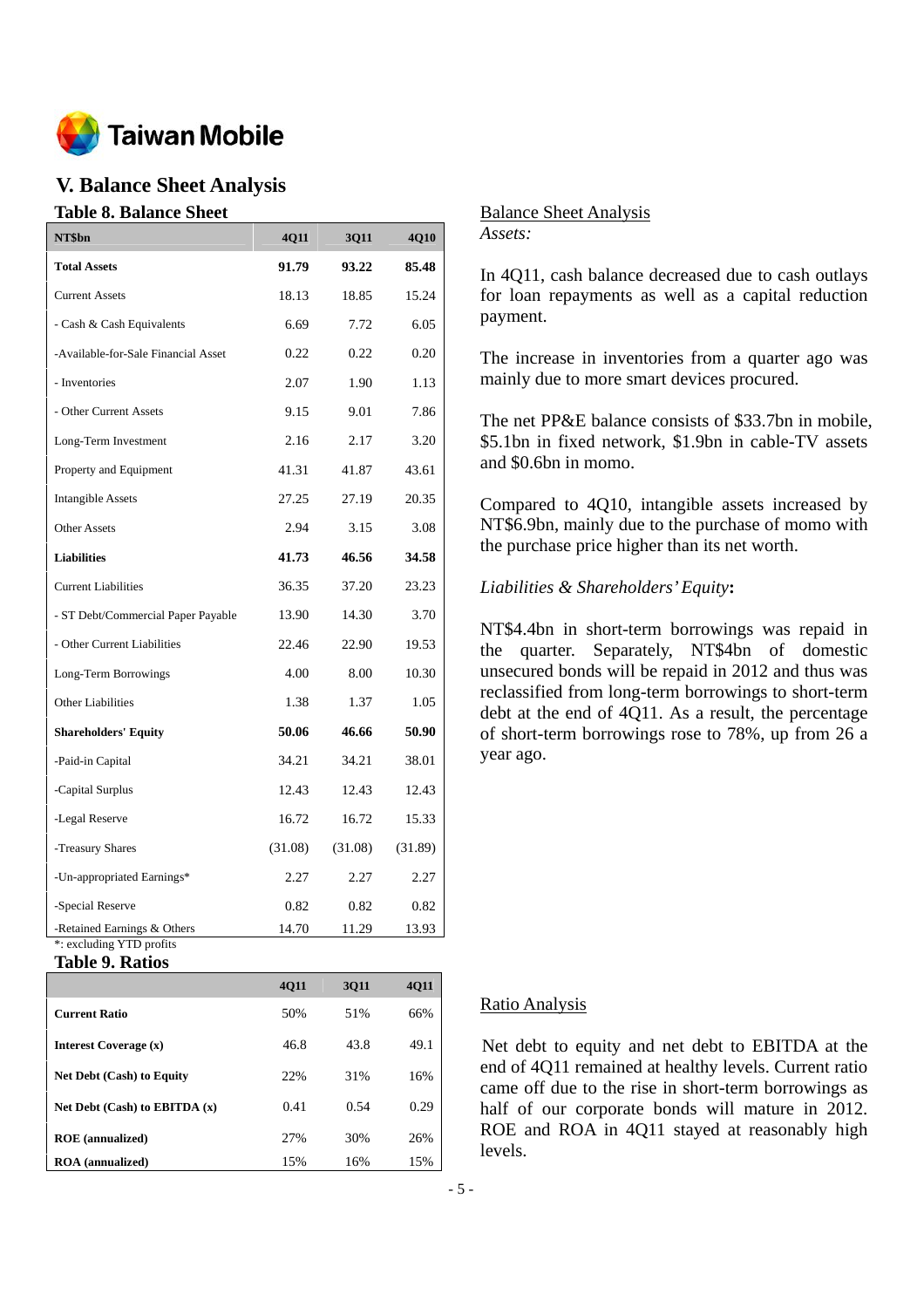

# **VI. Forecast**

### **Table 10. Forecast**

| NT\$bn                 | 2012   | 2011   | YoY    |
|------------------------|--------|--------|--------|
| Revenue                | 101.83 | 81.37  | 25%    |
| Cash Cost <sup>1</sup> | 56.62  | 40.07  | 41%    |
| Selling Expense        | 12.89  | 10.79  | 19%    |
| G&A                    | 4.80   | 4.34   | 11%    |
| <b>EBITDA</b>          | 28.56  | 27.09  | 5%     |
| <b>EBITDA</b> Margin   | 28.04% | 33.29% |        |
| D&A                    | 9.96   | 9.50   | 5%     |
| Operating Income       | 18.59  | 17.59  | 6%     |
| Non-op. Income         | (0.78) | (1.46) | $-47%$ |
| - Asset write-off      | (0.73) | (0.44) | 64%    |
| Pre-tax Income         | 17.82  | 16.13  | 10%    |
| Tax Expense            | (3.03) | (2.50) | 21%    |
| Net Income             | 14.36  | 13.47  | 7%     |
| EPS $(NTS)^2$          | 5.34   | 4.70   | 14%    |

1. Including handset sales costs, but not including D&A.

2. EPS is based on total share counts of 2.69bn for 2012; 2.86bn shares for 2011.

#### Revenue

We forecast telecom (mobile & fixed-line) revenue together with cable TV related business to grow 6% YoY or NT\$4bn in 2012, with a 39% or NT\$4.8bn rise in mobile data revenue. Aided by its organic growth and a full-year contribution (5.5 months in 2011), momo's revenue contribution will increase to account for 19% of consolidated revenue. The remaining revenue growth will come largely from higher handset sales revenue.

### Cash Cost

momo's expanding revenue and more months of its contributions to TWM will lead to some NT\$10bn increase in cost of goods sold. Mobile device related procurement cost will also increase by more than NT\$5bn. The remaining cash cost increase will come from interconnecting cost and traffic/network costs.

# SG&A

Around 51% of the YoY increase will stem from momo due to inclusions of more operating months. The remaining increase will come largely from our expansion of company stores from 280 at the end of 2011 to 390 by 2012 year end.

### Non-operating

Compared to 2011, in which a NT\$1.2bn investment impairment loss was booked, we expect non-operating expense in 2012 to be halved.

### Net Income & EPS

Healthy growth in EBITDA, higher contributions from our 51%-owned momo, and lower non-operating expense will allow our net income to rise 7% in 2012. EPS is expected to benefit from our recent capital reduction and to grow 14% in 2012.

# Capex Guidance

The board has approved a 2012 capex of NT\$10.8bn, including NT\$5.8bn for mobile, NT\$4.1bn for fixed-line, NT\$0.7bn for CATV, and the balance for other subsidiaries. The increase in 2012 capex vs. a year ago includes a NT\$2.1bn increase in contract payments for the new IDC and a NT\$1.2bn rise in mobile for adding 900 new 3G base stations and increasing HSPA+ capacity.

# **VII. Management Discussion & Analysis**

# Key message

In line with our expectations, we have achieved our 2011 target. For 2012, in addition to exceeding consumer expectations with unparalleled communication products & application services in a digital convergence world, TWM will also expedite smart device penetration to maintain growth momentum. The Euro crisis though may cast some economic uncertainties, we are cautiously optimistic about 2012 outlook. As always, enhancing shareholders return remains the top priority of the Company.

# Product and Service

– Exclusively introduced the Google phone - Galaxy Nexus and Moto RAZR in 4Q11, and provided the latest smartphone models such as iPhone 4S, HTC Titan, Sensation XL/XE, Samsung Galaxy Note, BB Torch 9860 and Bold 9900 to our customers.